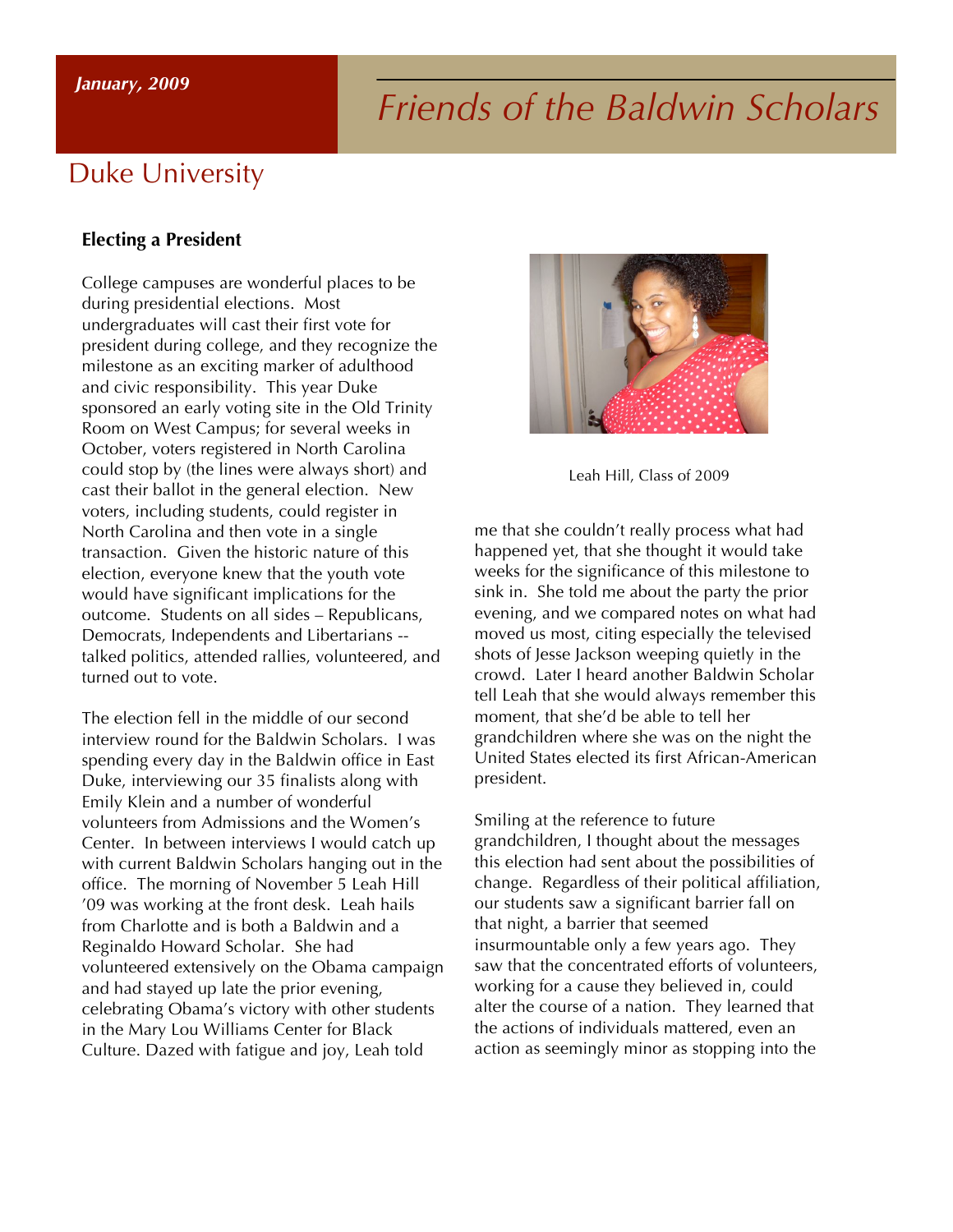Old Trinity Room en route to class to cast a vote. Indeed, when North Carolina was finally called for the Democrats a few weeks after the election, it turned out that the youth vote had made the difference, had turned the state from red to blue for the first time in forty years. We tell our Baldwin Scholars all the time that they need to decide what they're passionate about and work on those issues, regardless of convention or stereotype. Obama's election reinforced that message on the biggest stage in the world.

I spent the rest of the day on November 5 interviewing a wonderful group of first-year women and feeling fortunate to work in such a stimulating and inspiring environment. Two days later we announced our newest class; their profiles appear elsewhere in this newsletter. The week and month gradually returned to their normal rhythms, but I kept thinking about Leah, the rest of the Scholars, and all the students on our campus. May this election inspire them to work toward their own dreams – and may not too many years pass before we celebrate the election of the first *female* president of the United States in the Baldwin Scholars office.

Donna Lisker, Co-Director of the Baldwin Scholars Program

# *America the Beautiful* by Ji Kwon, Class of 2011

What is beautiful at Duke? On October 28, 2008, Baldwin Scholars, ESTEEM from Healthy Devils, Pi Beta Phi, as well as staff from CAPS, Student Health, and the Women's Center organized a screening of the film *America the Beautiful* by Darryl Roberts to pose this question to the Duke community.

More than 500 people attended the film screening. Laughing at Eve Ensler's comments and gasping at plastic surgery scenes, the audience was fully engaged with the movie. After the film, there was a panel discussion with Darryl Roberts.



One student asked him what kind of impact he wishes to see, and he responded that he hopes that the movie will redefine beauty. To keep the momentum going, there will be a blog and a series of discussions among student organizations about the definition of beauty.

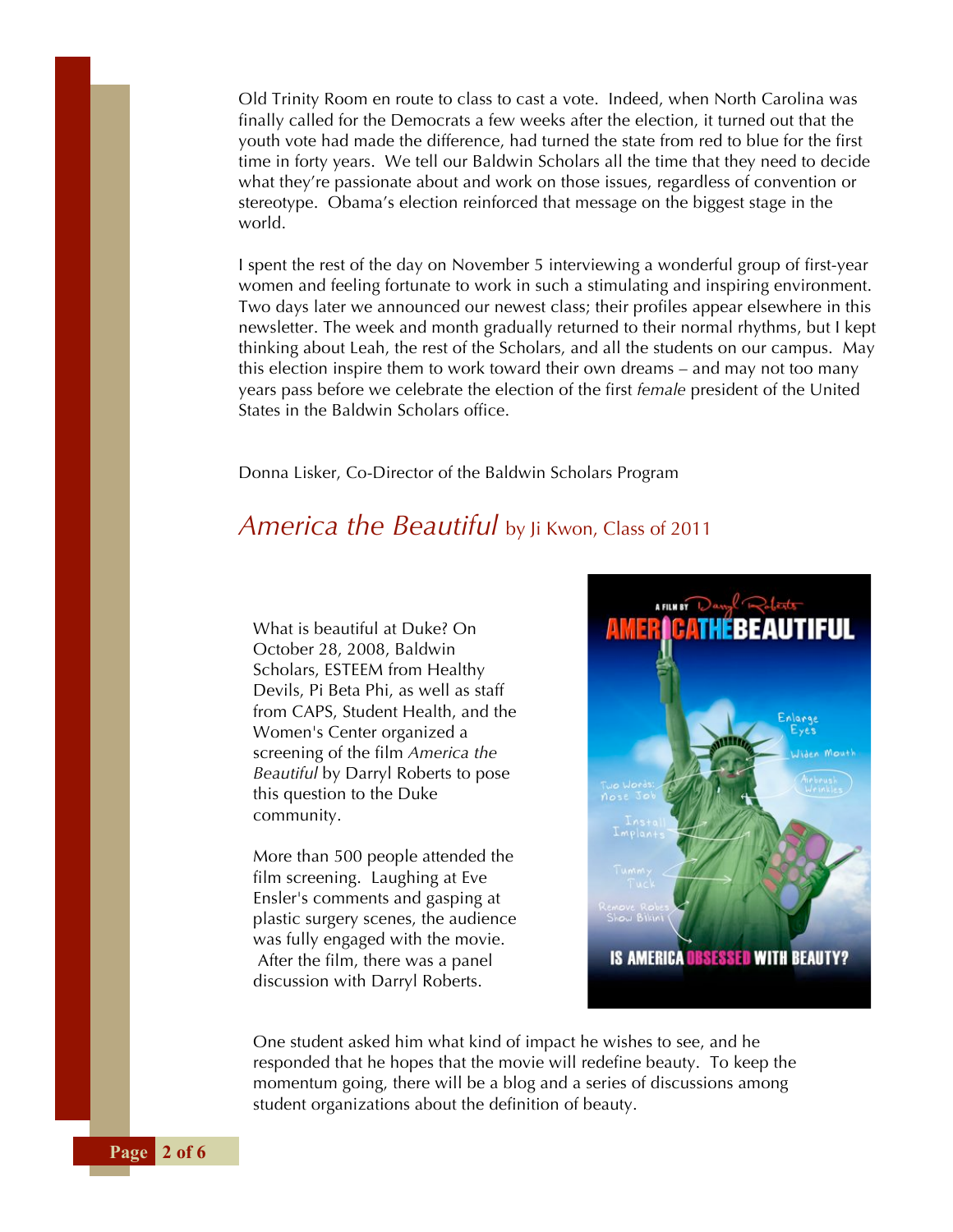# *An Up-Close Look at Hard Times in the Big Easy*

### by Brooke Kingsland, Class of 2011

I was thrilled to participate in the alternative fall break service trip to New Orleans sponsored by the Baldwin Scholars program, of which I am a member, and the Duke Women's Center. As soon as I heard about the opportunity, I knew it would be a valuable experience, and it exceeded my high expectations. Over a month after my return, I think about what I saw in New Orleans every day.

As we drove out to St. Bernard Parish on our first workday, we passed by houses without front porches, and supermarkets still closed and deserted. Every building was scarred by the spray paint of the group that surveyed it and counted the dead, the pets, the time. My group worked on Ron and Darlene's house, two of the most interesting people I now know.



"Strong" doesn't even begin to describe their character. As I took breaks from painting mold repellant on every possible surface of the re-used wood frame, I was able to connect with both. Hearing their accounts of the hours leading up to their evacuation, of their losses, I could hardly imagine their reality.

Perhaps the most poignant moment of the trip for me was, twenty or so minutes into a conversation, asking Ron if he ever worried another storm would hit all over again. He replied, "No, I don't worry, because there's nothing else for it to take." That's when I knew why we were there and what we were doing was one of the most important things imaginable. After sadly saying goodbye to my new friends, we drove through the Ninth Ward to survey the damage that still lingers three years later. Standing by the levees, I was even more disturbed by their failure. But knowing that a remarkable woman, Liz McCartney, had pioneered the recovery effort in the parish where 100% of the houses were wiped out was inspiring. Over all, participating in Women's Rebuild Week was empowering for all of us.

We enjoyed our free time together, in the French Quarter, on Decatur Street and in the Garden District. Bonding with the eighteen other students on the trip, all passionate, civic-minded females, constructed another community for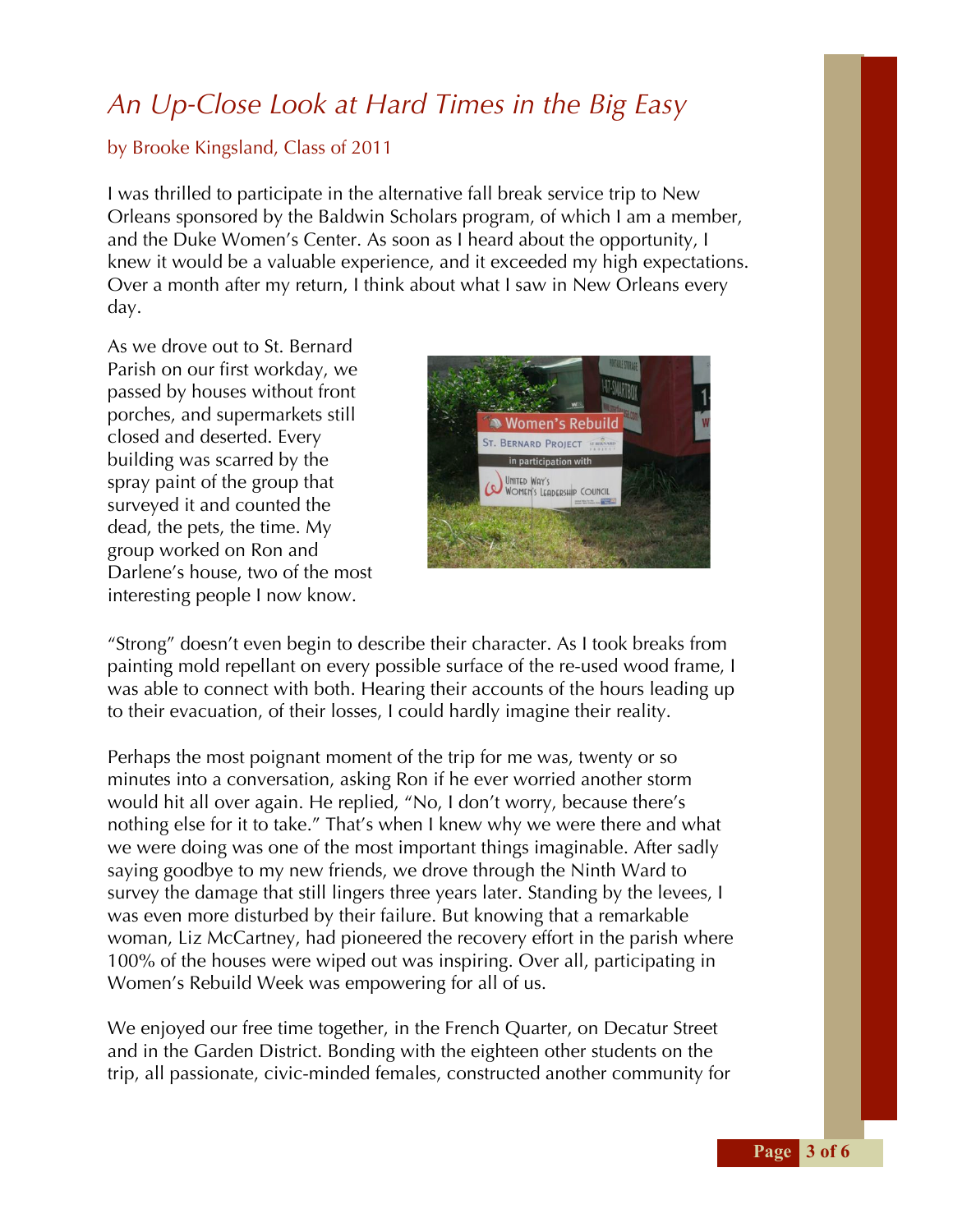me within Duke, and spending time with our adult advisors, Donna, Colleen, Ada, and Sheila was also important. I feel glad to have contributed what I did, and to have seen up close, and yet still removed, one of the biggest disasters yet in my nation and my generation.



#### Editor's notes:

\*Only three of the nineteen students on this fully-funded trip were Baldwin Scholars. The opportunity was designed to provide a Baldwin-like experience for other undergraduate women. Funding came from the Baldwin Scholars program, the Women's Center, the Office of Undergraduate Education, and the Mary Duke Biddle Foundation.

\*Liz McCartney, co-founder of the St. Bernard Project, was honored in November as CNN's Hero of the Year.

## *Class of 2012 Baldwin Scholars profiles*

Meet the fifth class of Baldwin Scholars! The class includes 16 Trinity and two Pratt students, two varsity athletes, three OUSF Scholars, and two international students. This is also our most racially diverse class yet, with 13 women of color. The new Baldwin Scholars hail from eleven states and the countries of Colombia and Thailand. Their interests include debate, languages, politics, global health, opera, and theater.

**Chaele Arkfeld** is from Omaha, Nebraska. She is the vice president of Southgate house council and the Southgate representative to East Campus Council. She enjoys tennis, basketball, and golf. Academically, her interests include public policy and languages and she hopes to participate in DukeEngage.

**Khadijah Bhatti** is a BN Duke Scholar from High Point, North Carolina. She began a Muslim Youth Council in high school to better integrate Muslim girls into their communities and to challenge misconceptions. Khadijah is interested in prospective health care and considering pre-med.

**Jennifer Blocker**, from Orlando, Florida, aspires to be an Academy Award-winning actress. On campus, she is active with the Black Student Alliance, United in Praise gospel choir, and Karamu theater.

**Rewa Choudhary** is another Floridian, from Jacksonville. A Biomedical Engineering major in the Pratt School of Engineering, she is interested in global health issues and is pre-med. Rewa is a coxswain for the novice crew team at Duke.

**Precious Graham** hails from Myrtle Beach, South Carolina. Her academic interests lie in psychology and business. Precious is active with Business Oriented Women (BOW), the Black Student Alliance, and Cambridge Christian Fellowship.

**Maab Ibrahim** is from Richmond, Virginia, but grew up in Canada and Sudan. She is a Reginaldo Howard Scholar with interests in world culture, politics, medicine and theater. Maab registered 450 new voters this past summer!

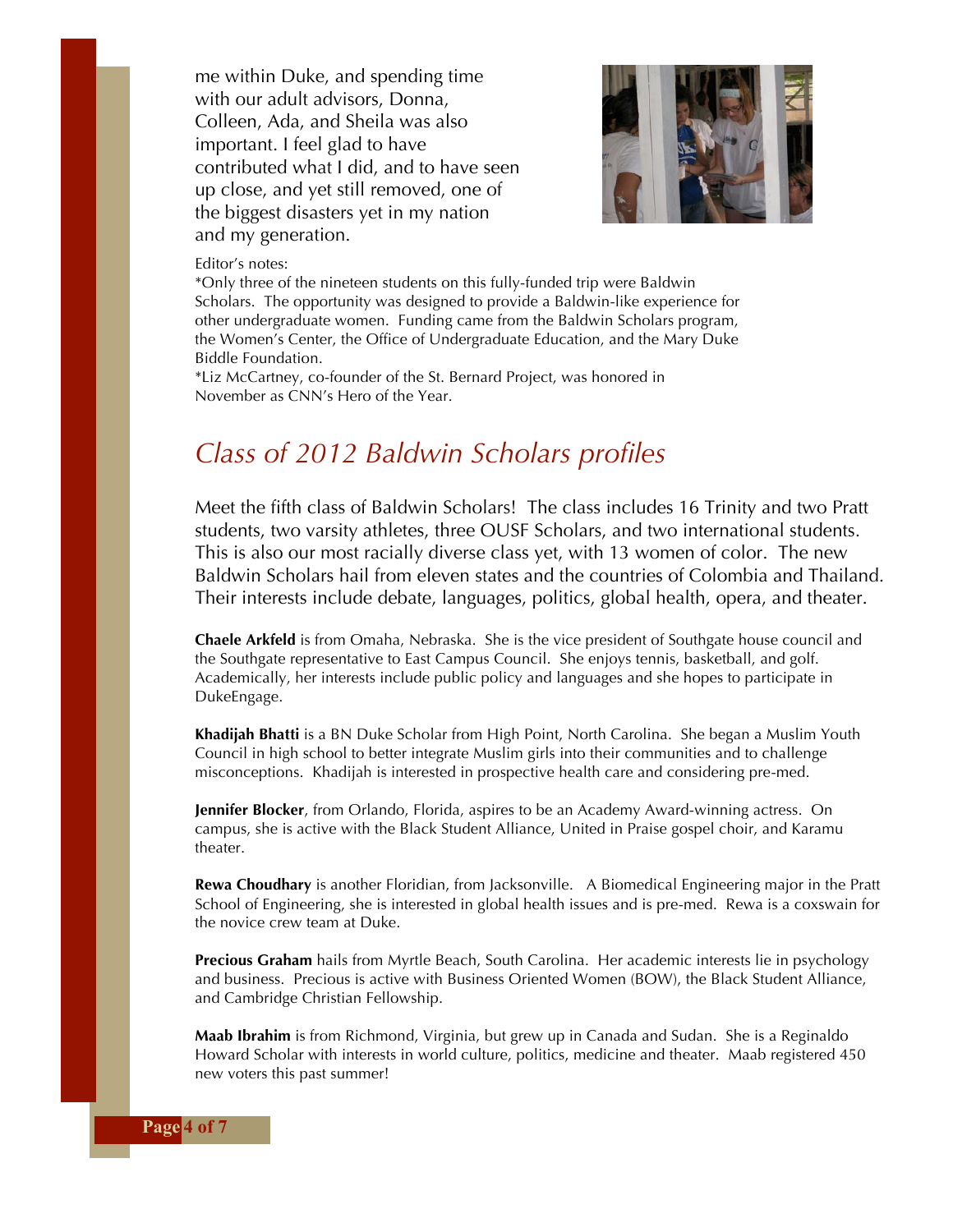**Catherine Joseph**, from Lewiston, Maine, is a civil engineering major interested in architecture. At Duke, she is on the leadership team planning the Duke-UNC basketball marathon fundraiser to benefit Bounceback Kids, an organization which helps children with life-threatening illnesses develop successful life skills through basketball.

**Bo Kyung (Jasmine) Kim,** was born in South Korea and went to high school in Bangkok, Thailand. She is interested in political science and languages (she is fluent in four already!). Jasmine aspires to practice international/immigration law.

**Lakia King**, from Indian Trail, North Carolina, attended the North Carolina School for Science and Math. She is considering an Evolutionary Anthropology major and is pre-med.

**Nusaibah Kofar-Naisa** hails from Tallahassee, Florida. She is involved with the Muslim Student Association, ice skating, and Project Change (a pre-orientation program focused on social justice issues).

**Nancy McKinstry**, from Lexington, Kentucky, is our first Baldwin sibling (her sister Lucy is in the Baldwin Class of 2010)! She rows on the Varsity Crew team at Duke and is passionate about environmental issues.

**Chantel Morey** attended an all-girls high school in Grosse Pointe Shores, Michigan. Interested in biology and global health, she is debating between pre-med and research pursuits. Chantel also loves opera and ballet.

**Andrea Patiño** grew up in Colombia, South America and attended the United World College, an international boarding school, in Norway. She is interested in visual arts and literature.

**Ellie Proussaloglou** is from Clarendon Hills, Illinois. Her academic interests lie at the intersection between science and public policy. At Duke, she participated in the Genome Revolution Focus program and is involved with the Model UN organization.

**Cydney Ross**, from Saint Louis, Missouri, is a member of the Varsity Cross Country and Track teams. She is interested in politics and economics and worked on the Obama campaign this past summer.

**Maria Suarez** is a University Scholar from Pineville, North Carolina. She moved to the United States from Colombia when she was twelve. She loves chemistry and participated in the Prospective Health Care Focus program. Maria is also interested in visual arts.

**Ashley Terrell** is from Compton, California. She is interested in public policy and community service. In high school, Ashley participated in and eventually led an aviation program for students.

**Dania Toth** is from Chapel Hill, North Carolina. She is interested in public policy and global health issues. Dania has already created an initiative to begin a debate team at the Durham School of the Arts.



Class of 2012 Baldwin Scholars meet the older Scholars at a welcome luncheon in November.